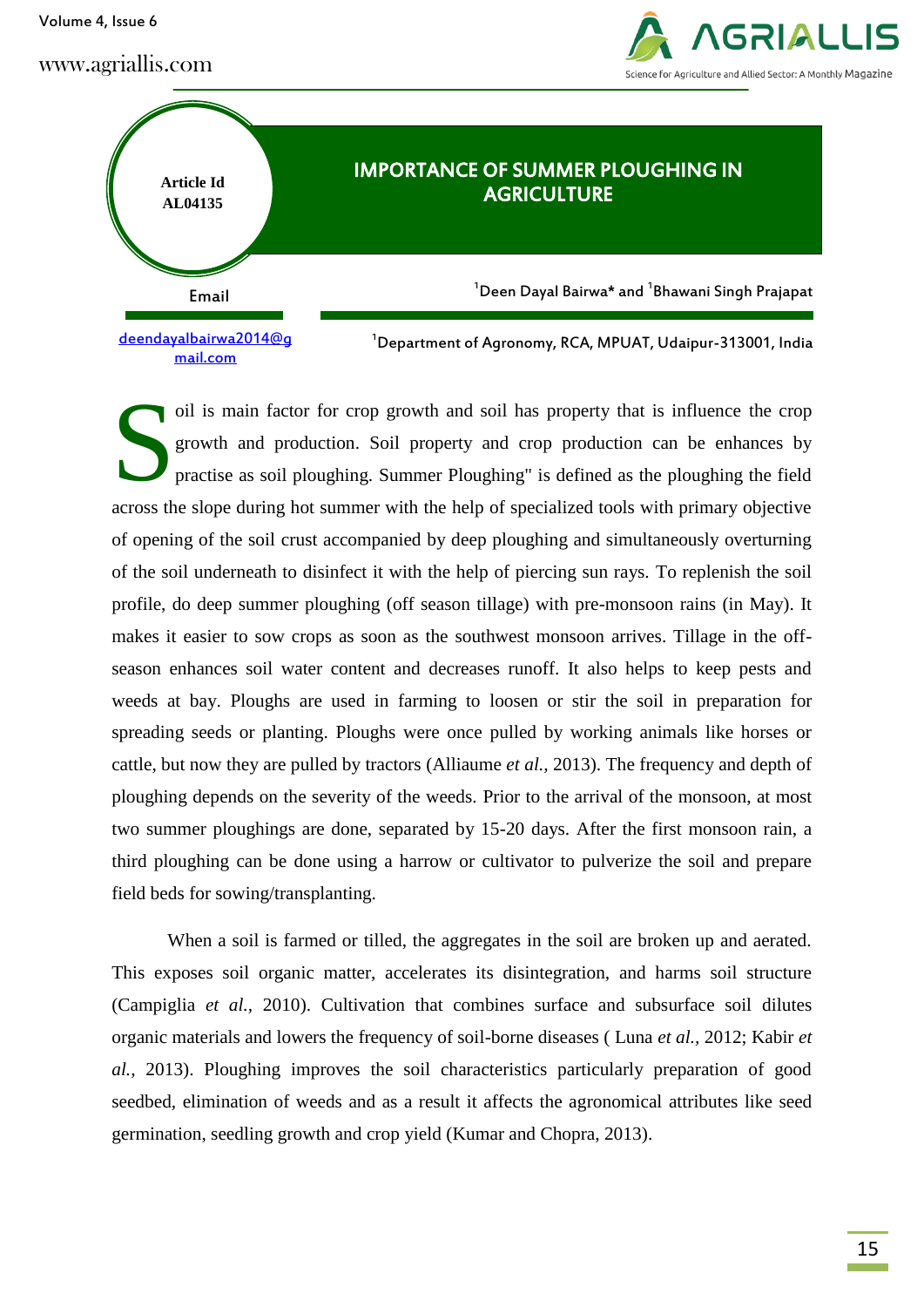www.agriallis.com



### **Tool or Implements Used for Summer Ploughing**

Local plough (Hal) and blade harrow (Bakhar) are traditional implements used for loosening of soil. These are simplest tools designed to break the topsoil and multi-passes are carried out to prepare seedbed. Mould board plough, disc plough, soil stirring plough, ridger plough, tool frames/carriers with mouldboard plough or tillage sweeps, etc. are improved implements designed for breaking soil. Ploughs are used to break soil and invert furrow slice to control weeds, etc.



Local plough (Hal) MB plough





Disc plough Soil stirring plough

### **Benefits of Summer Ploughing**

- $\triangleright$  Ploughing breaking of hard crusted upper layer of the soil and deep ploughing the infiltration capacity and permeability of the soil increases which increases in-situ moisture conservation. Consequently plant roots will get more moisture with less effort.
- $\triangleright$  Summer ploughing improves soil structure due to alternate drying and cooling.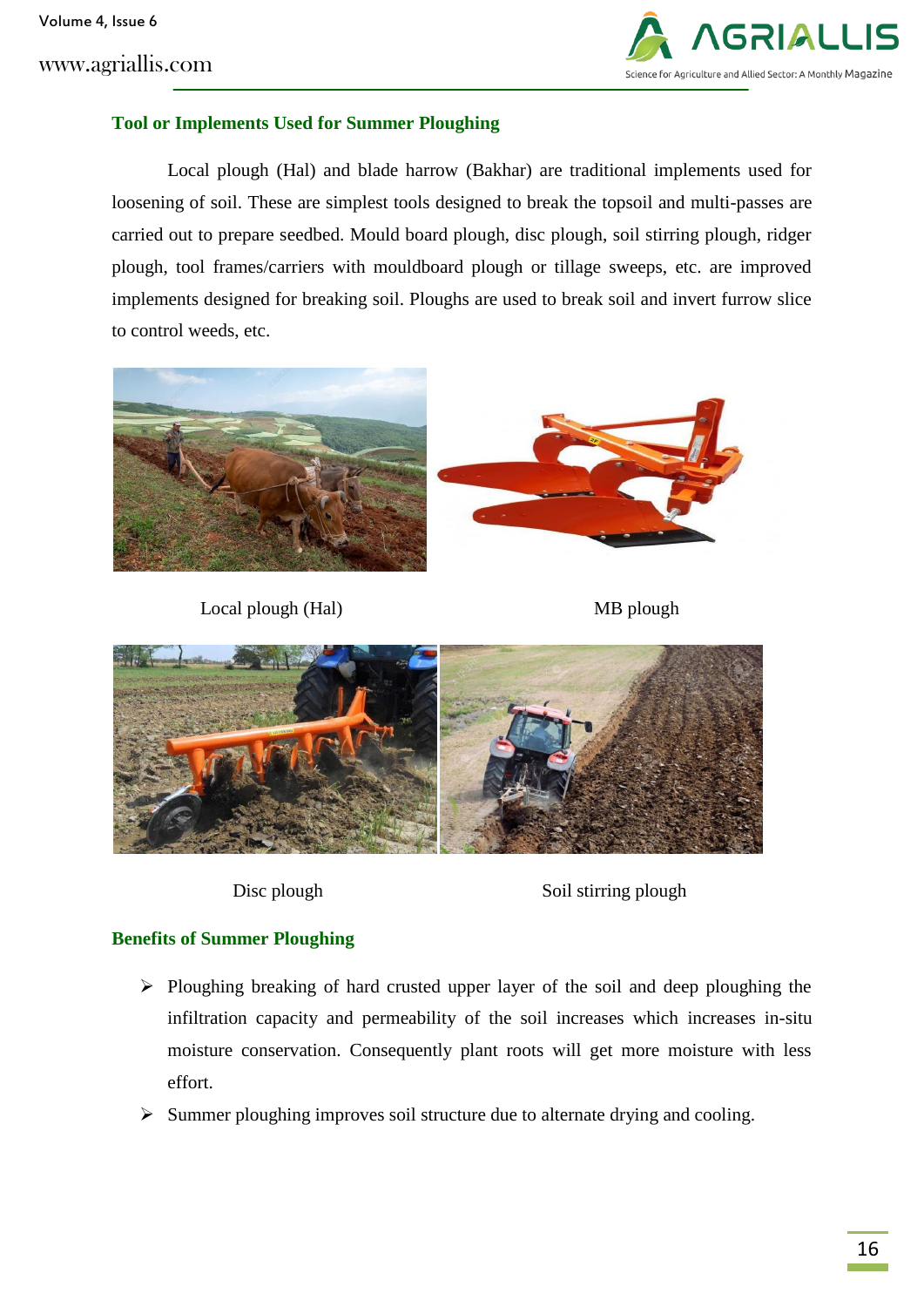# www.agriallis.com



- $\triangleright$  Ploughing improves soil aeration which helps in multiplication of microorganisms. Organic matter decomposition is hastened resulting in higher nutrient availability to the plants.
- $\triangleright$  Increased aeration aids in the breakdown of herbicide and pesticide residues as well as damaging allelopathic compounds released by the roots of prior crops and weeds, which hinder the development of nearby plants.
- $\triangleright$  As the soil's ability to absorb precipitation grows, atmospheric nitrate combined with water penetrates the soil, increasing soil fertility.
- $\triangleright$  During the hot summer months, many insects and pests hibernate beneath the soil crust or stubbles. The strong rays of the sun enter the soil due to overturning during summer ploughing, killing the eggs, larvae, and pupae of soil borne insects and pests, reducing the risks of insects and pests on succeeding crops. As a result, the cost of insecticides and pesticides for the farmer is reduced.
- $\triangleright$  Exposed to the heat of summer, many dangerous bacteria spores and fungal microorganisms die. Because of the suppression of plant diseases caused by summer ploughing, farmers may save money on fungicides and insecticides.
- $\triangleright$  Plant parasitic nematodes are tiny creatures that live in the soil and damage succeeding crops to the point where total crop loss is a possibility. Nematode management can be accomplished by summer ploughing and crop rotation. Nematicides are rarely used to control nematodes because of their high cost, whereas summer ploughing does it for free.
- $\triangleright$  Weeds are uprooted by deep ploughing and overturning. As a result, the weeds' roots and stems get dessicated and die. As a result, one of the key advantages of summer ploughing is weed control and fewer weedicide treatment. As a result, competition between crops and weeds for the same plant nutrients is minimized, resulting in increased output.
- $\triangleright$  Ploughing a field over a slope destroys the continuity of the soil slope, diminishing the ability of the soil to carry run-off water. As a result, soil erosion is reduced. Clods cover more of the ground surface, limiting the effect of wind erosion on nutritious soil particles.

### **Conclusion**

Plough change the soil environment and inhibiting the weeds germination and establishment and by moving their seeds vertically and horizontally. Deep plough also help